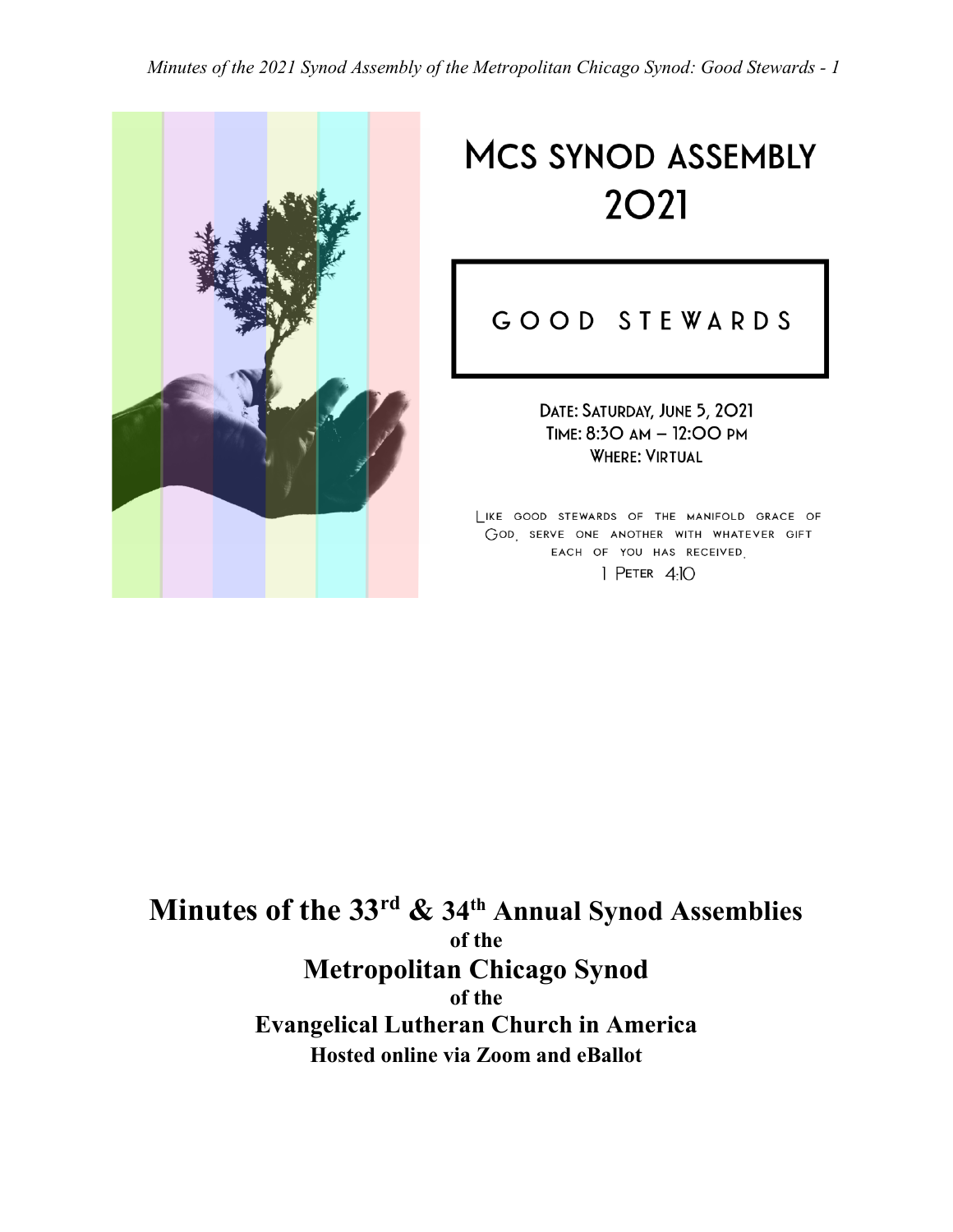# **2020 Assembly of the Metropolitan Chicago Synod**

#### **Welcome**

At 9:00AM Ms. Hope Johnson opened the assembly with a Native Land Acknowledgement. Bishop Curry then welcomed members, visitors, and guests to the Thirty-third and Thirtyfourth Annual Assembly of the Metropolitan Chicago Synod of the Evangelical Lutheran Church in America. Bishop Curry explained that last year, the Metropolitan Chicago Synod Council voted to postpone the 2020 synod assembly in compliance with Illinois state law, having determined that meeting was inadvisable for reasons of health, life, and safety. Therefore, to fulfill the synod's bylaws, the synod council decided to host the 2020 synod assembly very briefly today, just in advance of the 2021 assembly of the Metropolitan Chicago Synod. Following the opening litany, the 2020 assembly will be closed and the 2021 assembly convened immediately afterward. Bishop Curry also briefly outlined the online format of the assembly and thanked the assembly for their grace as the synod and the participants navigate this new format for assembly. Bishop Curry then introduced Pastor Mark Carlsson, Senior Pastor of Good Shepherd Lutheran Church, Naperville, the host for the on-site portion of the Synod Assembly.

#### **Greetings**

Pastor Mark Carlsson briefly greeted the assembly.

#### **Opening Litany / Bishop's Report Part I**

At 9:08AM Bishop Curry thanked Pastor Carlsson and introduced the musicians, who played "Come Let us Worship God." Bishop Curry then continued with an invocation and prayer, followed by "Blessed Assurance."

The Bishop's recorded report began with a sermon reflection on 1 Peter 4:7b-11. Bishop Curry briefly outlined the theme for the 2020/2021 Assembly of the Metropolitan Chicago Synod, "Good Stew." This report acknowledged the brevity of the online assembly compared with inperson assemblies and invited the assembly to experience nourishment in the stories of the 'good stew'-ardship of ministries around the synod.

Following this video, the assembly musicians led the assembly in 'Vamos Todos,' and Ms. Jen DeLeon led the assembly in prayer.

#### **2020 Business**

At 9:36AM Bishop Curry declared the 2020 Assembly of the Metropolitan Chicago Synod to be open. He noted that the Metropolitan Chicago Synod Council had approved the minutes of the 2019 Assembly of the Metropolitan Chicago Synod. Bishop Curry then introduced a video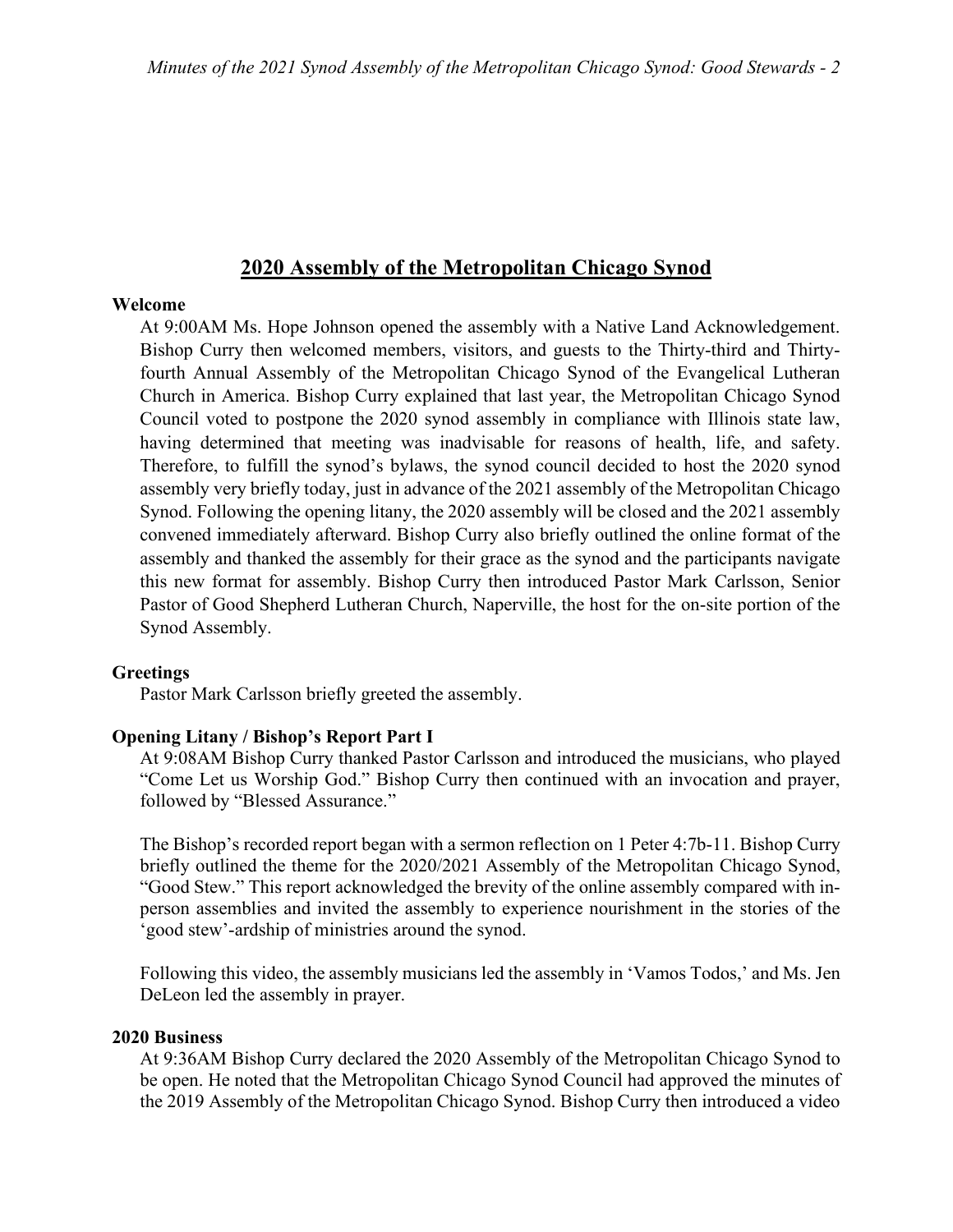recognizing rostered ministers and congregations that celebrated significant milestone anniversaries of service in the last year. Following the video, Bishop Curry declared the 2020 Assembly of the Metropolitan Chicago Synod closed.

# **2021 Assembly of the Metropolitan Chicago Synod**

At 9:43AM Bishop Curry declared the 2021 Assembly of the Metropolitan Chicago Synod to be open. He introduced Pastor Darryl Thompson-Powell, chair of this year's Nominations, Credentials and Election Committee. Bishop Curry asked Pastor Thompson Powell to present the credentials report. Pastor Thompson Powell reported to the assembly that the total number of voting members registered as of 9:48AM was 374, including 168 rostered ministers and 206 lay voting members. The voting membership of the assembly therefore is comprised of 56% lay and 44% rostered ministers. The number of voting members necessary for a quorum is 231. Pastor Thompson Powell moved the adoption of this report, and Secretary Clausen seconded. The assembly voted using the polling function on Zoom, and the report was adopted as presented.

#### **Rules of Organization and Procedure**

Bishop Curry then introduced the next item of business before the assembly - the Rules of Organization and Procedure for the 2021 Assembly. This document had been sent via email as part of the assembly checklist, and is also located on page 9 in the Voting Member Handbook. Having been recommended to the assembly for adoption by the Synod Council, the Rules of Organization and Procedure do not require a second. There was no discussion, and the assembly voted using the polling function on Zoom. The Rules of Organization and Procedure were adopted by the assembly.

#### **Adoption of the Agenda**

Bishop Curry instructed the assembly to consider the agenda for the assembly which was published on page 3 of the Voting Member handbook. Having been recommended for approval by the synod council, the proposed agenda does not require a second. There was no discussion, and at 9:50AM the assembly adopted the agenda via the polling function on Zoom.

# **Appointment of Parliamentarian / Welcome to Churchwide Office Representative**

Bishop Curry then appointed Ms. Joan Bundley as parliamentarian for the assembly. Ms. Bundley is a Registered Parliamentarian with the National Association of Parliamentarians. He also extended a warm welcome to the Churchwide Office representative – Pastor Keith Fry, Executive for Administration in the Office of the Secretary.

#### **Election Committee Report**

At 9:51AM Bishop Curry invited Pastor Thompson Powell to explain the Elections Process and the Election Committee Report. Pastor Thompson Powell explained that the members of the 2021 Nominating & Elections Committee are listed in the voting handbook and asked the assembly to please join him in thanking them for their good and faithful work, including Rev. Kyle Severson who served as the staff liaison to these committees.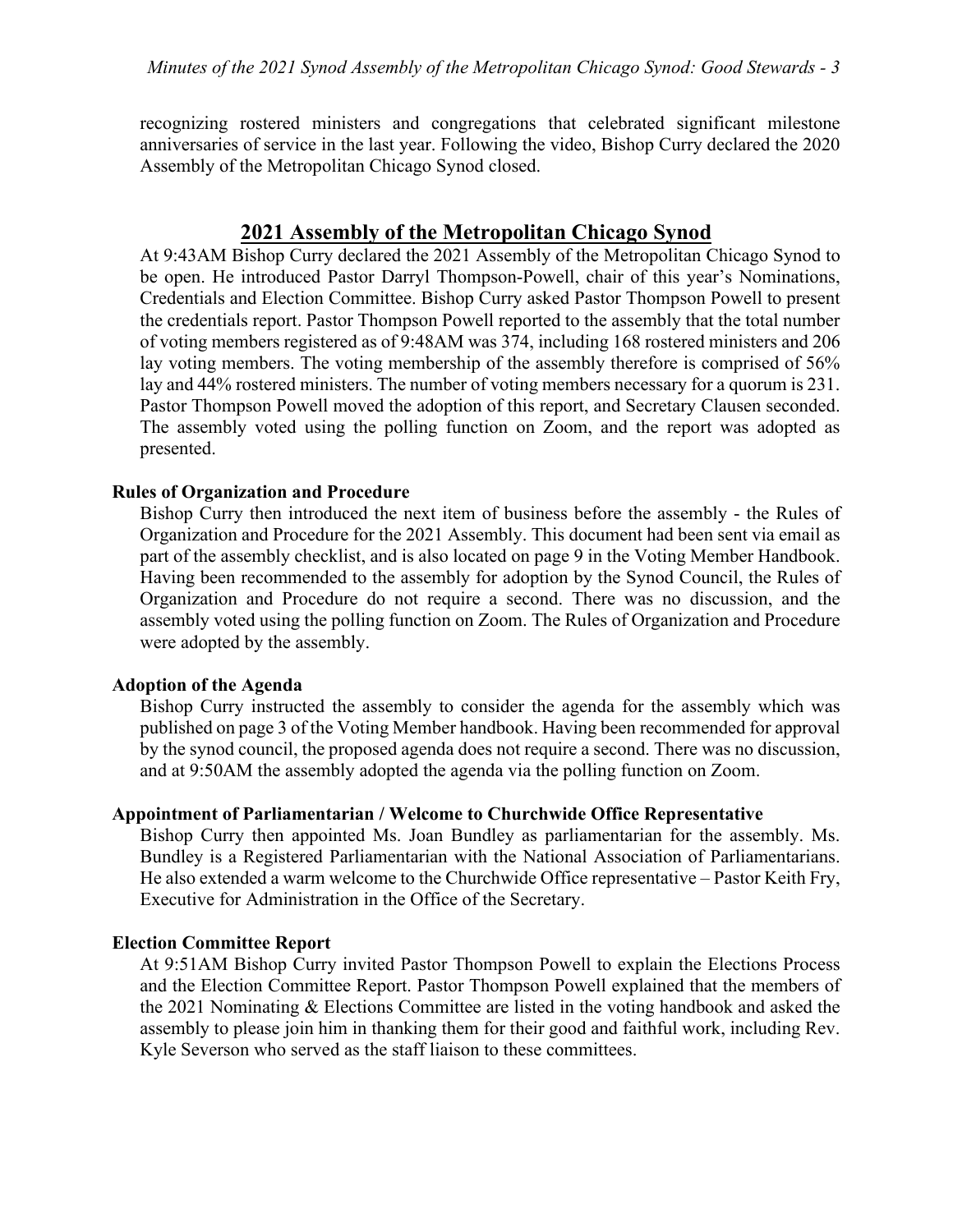Pastor Thompson Powell then explained the election process for the Vice president and Secretary elections. The elections for Synod Vice President and Synod Secretary are by ecclesiastical ballot, which means that for the first ballot there are no formal nominees or printed names and votes are taken by writing the name of any eligible individual. For the first ballot two-thirds of the votes are required for election; failing a 2/3 majority this first ballot becomes the nominating ballot. All eligible persons named on the first ballot, with the exception of those who withdraw their names, become eligible for votes on the second ballot. When the bishop declares voting to be open, each voting member will receive an email from E-Ballot. At that time, voting members will open that email and vote for one eligible person for each position. Pastor Thompson Powell explained that the Vice President must be a lay person. The Secretary may be a lay person or a rostered leader (pastor or deacon). All nominees named on this first ballot will have the opportunity before the second ballot to decline a nomination, thus each voting member must add a contact number for the person you nominate for either office. After the bishop declares voting to be open, voting members may complete their ballot. Once completing and submitting the ballot, please wait patiently for the bishop to declare balloting closed. The elections committee will steward the elections process throughout the assembly.

#### **Ecclesiastical Ballot for Vice President and Secretary**

Bishop Curry thanked Pastor Thompson Powell for his report and the instructions to the assembly. He explained that ballots would arrive in voting members' email boxes and reiterated that voting members must be aware of which position they were voting for on each ballot. He then invited Pastor Kyle Severson, Associate to the Bishop, to lead the assembly in prayer. Following the prayer, Bishop Curry explained that voting members would have 5 minutes to vote. He then declared voting open at 9:58AM.

Because of technical difficulties voting members shared in the Zoom chat, voting was extended to 10:06AM, at which time Bishop Curry declared voting closed.

#### **First General Ballot**

Bishop Curry then invited Pastor Darry Thompson Powell to explain the process for voting on the first general ballot. Pastor Thompson Powell explained that biographical information for all nominees had been shared with all voting members in the document entitled Elections Resource. This information was shared via email to all registered voting members on June 2, 2021 under "Resource Documents" and on the Synod Assembly page of the Metropolitan Chicago Synod website. The elections on this general ballot include electing voting members to the 2022 churchwide assembly, members of the synod council, members of the discipline committee and members of the consultation committee. Voting members will again use E-Ballot to vote and should vote for one person in each position.

Bishop Curry thanked Pastor Thompson Powell for this explanation and declared voting to be open at 10:09AM. At 10:20AM, Bishop Curry declared voting to be closed.

#### **Anniversaries of Rostered Ministers 2021**

While votes were being tabulated, Bishop Curry introduced a video to be played for the assembly, celebrating different milestones of rostered leaders in the synod, as well as those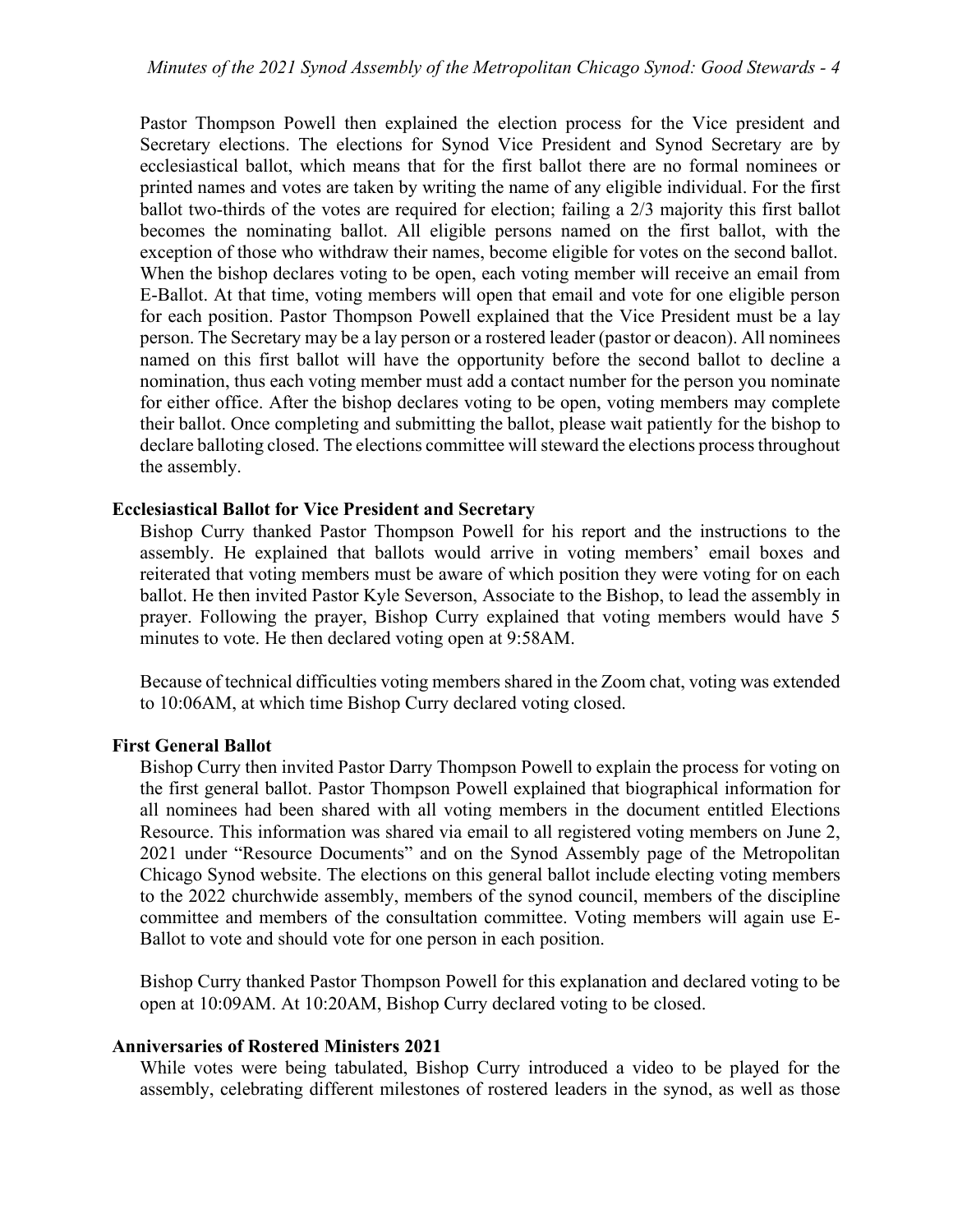rostered leaders who joined in the mission and ministry of this Synod as a first call pastor or deacon or moved into the synod since the last assembly.

#### **Report of the Ecclesiastical Ballot for Vice President and Secretary**

At 10:30AM, Bishop Curry invited Pastor Thompson Powell to give the report of the ecclesiastical ballots for Vice President and Secretary. Pastor Thompson Powell reported that on the ecclesiastical ballot for Vice President, there were 31 ballots cast. An election on this ballot requires two-thirds of the votes, or at least 21 votes. The results were projected and shared on participants' screens. Mr. Terry Henderson received 21 votes, representing 68% of the total ballots cast. Therefore, there was an election. Bishop Curry declared Mr. Terry Henderson elected as Vice President.

Pastor Thompson Powell then reported that on the ecclesiastical ballot for Secretary, there were 42 ballots cast. An election on this ballot requires two-thirds of the votes, or at least 28 votes. The results were projected and shared on participants' screens. Rev. Erin Clausen received 36 votes, representing 85% of the total ballots cast. Therefore, there was an election. Bishop Curry declared Rev. Erin Clausen elected as Secretary.

#### **Bishop's Report – Part II**

At 10:35AM, the Bishop's Report Part II video was shown. During this video, Bishop Curry highlighted several ministries doing good work throughout the Metropolitan Chicago Synod.

#### **Report of the General Ballot**

Following the Bishop's Report Part II video, Bishop Curry invited Pastor Darryl Thompson Powell to share the report of the General Ballot. The results follow – those receiving enough votes to be elected in bold:

| <b>Churchwide Assembly - Lay Female</b>       |
|-----------------------------------------------|
| Selene Partida (Near West)* 100% 294 votes    |
| <b>Churchwide Assembly - Lay Female</b>       |
| Ariolye Frost (Northeast)* PC/L 61% 178 votes |
| Claire Embil (Northeast) PC/L 39% 116 votes   |
| <b>Churchwide Assembly - Lay Female</b>       |
| Sherri D'Agostino (West)* 100% 294 votes      |
| <b>Churchwide Assembly - Lay Male</b>         |
| Ismael Calderon (North)* PC/L 63% 184 votes   |
| Donal Barlow (North) 37% 110 votes            |
| <b>Churchwide Assembly - Lay Male</b>         |
| John Nicholas (Northwest)* 100% 294 votes     |
| <b>Churchwide Assembly - Lay Male</b>         |
| Zachary Howell (Southwest)* 51% 150 votes     |
| Rodger Jones (South) PC/L 49% 144 votes       |
| <b>Churchwide Assembly, Lay</b>               |
| Angela Bell (Southwest) 48% 141 votes         |
| Elisabeth Trost (Northeast) 52% 153 votes     |
| <b>Churchwide Assembly, Lay</b>               |
| Frank Imhoff (Northwest) 100% 294 votes       |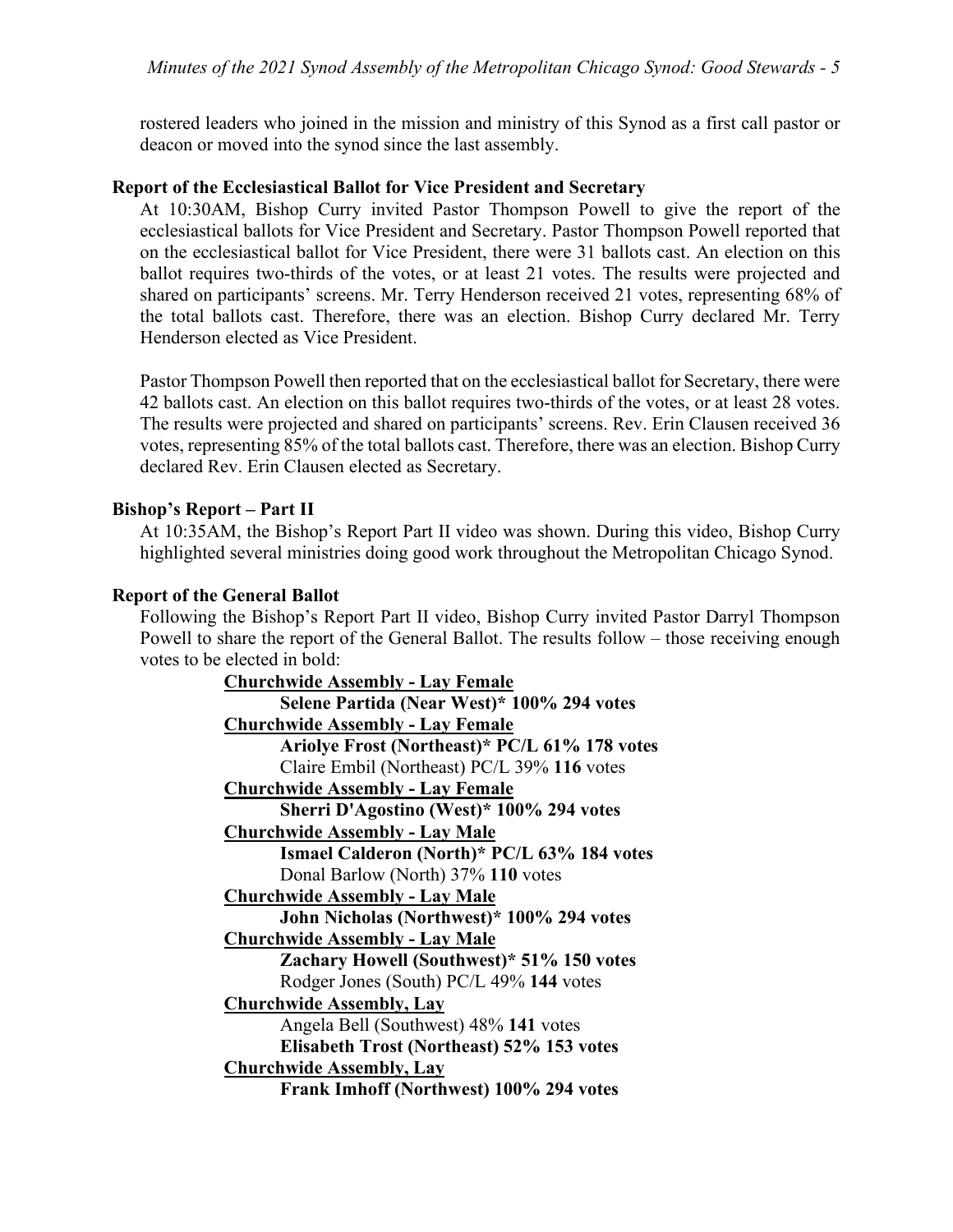**Churchwide Assembly, Rostered Female Pr Erin Clausen (Near West) 55% 161 votes** Pr. Julie Grafe (West) 45% **133** votes **Churchwide Assembly, Rostered Female Pr Alison Bengfort (Northeast) 100% 294 votes Churchwide Assembly, Rostered Male Pr. Jason Glombicki (Central)\* 65% 190 votes** Pr. David Elliot (West) 35% **104** votes **Churchwide Assembly, Rostered Male** Pr. Andrew Bell (Southwest) 38% **112** votes **Pr. Nathan Klein (Southwest) 62% 181 votes Churchwide Assembly, Rostered Pr. Lester White (South)\* PC/L 100% 294 votes Churchwide Assembly, Person of Color/Primary language other than English** Loretta Northcutt (South) PC/L 39% **114** votes **Yvette Newberry White (South) PC/L 61% 180 votes Churchwide Assembly, Youth/Young Adult Kayshawn Colbert Jones (Near West) PC/L 52% 152 votes** Emily Martinez (Near West) PC/L 48% **142** votes **Synod Council - Lay Female Kristina Adamczeski (Near West)\* 100% 294 votes Synod Council Lay Female Nancy Arnesen (West)\* 100% 294 votes Synod Council Rostered Female Pr. Maria Rojas-Banda (Near West)\* PC/L 100% 294 votes Synod Council Rostered Male Pr. Joel Lohafer (Northwest)\* 100% 294 votes Synod Council - Rostered Pr. Lester White (South)\* PC/L 100% 294 votes Synod Council Iván Pérez (Central) PC/L 100% 294 votes Synod Council Robert Langlois (Northwest) 100% 294 votes Committee on Consultation, Lay Female Barbara Hiller (Northeast) 100% 294 votes Committee on Consultation, Lay Male Thomas Weglarz (North) 100% 292 votes Committee on Discipline, Lay Male Wayne Giampietro (North) 100% 294 votes Committee on Discipline - Lay Female Angela Bell (Southwest) 100% 293 votes Committee on Discipline, Rostered Female Pr. Melody Eastman (West) 100% 294 votes Committee on Discipline, Rostered Female Pr. Carla Powell (Central) 100% 294 votes Committee on Discipline, Rostered Male**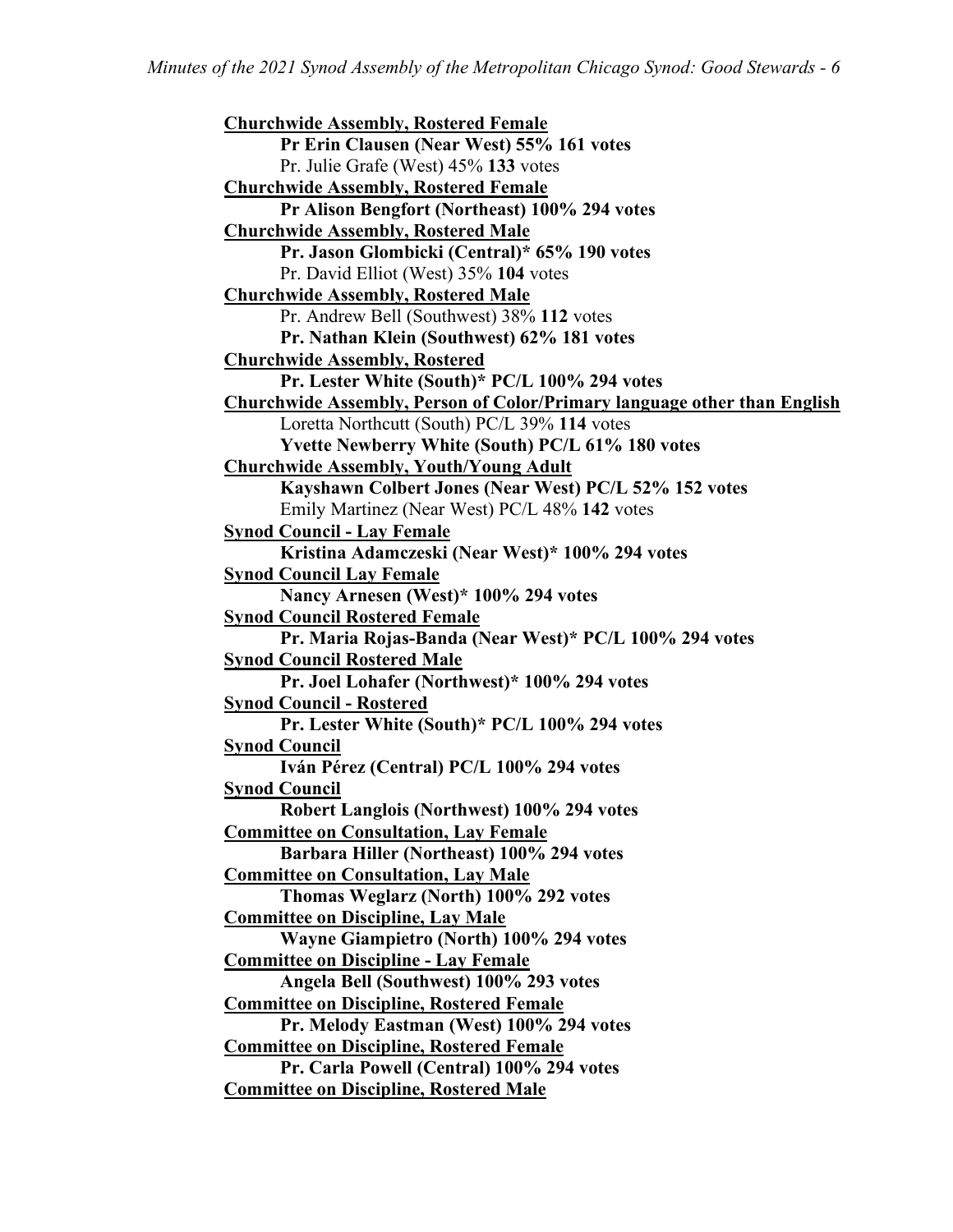#### **Pr. Josh Evans (Northeast) 100% 294 votes**

Following the report, Bishop Curry declared those individuals elected.

#### **Report of the Treasurer**

At 10:57AM Bishop Curry invited Treasurer Yvettte NewberryWhite to give the report of the treasurer. Treasurer NewberryWhite indicated that the treasurer's written report and financial statements are located in the Book of Reports. She highlighted that for the fiscal year that ended January 31, 2021, the synod received 95% of the anticipated mission support from congregations. Fifty percent of the mission support received by the synod is passed through to the Churchwide Organization. Additionally, nine percent is used to financially support the synod's partners in ministry such as Lutheran seminaries, Lutheran Social Services of Illinois, campus ministry, etc. Treasurer NewberryWhite also reported on operational costs for those ministries within the synod, as well as the Fund For Mission, concluding by giving thanks to the officers, synod council members, synod staff, and congregations for their work and ministry partnership. She then presented the 2022 Budget.

#### **2022 Budget**

Bishop Curry thanked Treasurer NewberryWhite for her stewardship of the budgeting process and indicated that the assembly would now consider the 2022 Budget. As the proposed 2022 budget had been moved for consideration by the synod council, it did not require a second and was on the floor before the assembly. There was no discussion, and the assembly voted on the 2022 budget as presented using the polling function in Zoom. The budget was adopted as presented.

#### **Bishop's Report – Part III**

This video concluded the Bishop's Report. In this video, Bishop Curry shared examples of ways the synod council and bishop's office live into the synod's mission and the 'Good Stew' of the synod. Bishop Curry shared about a Congregational Support Fund and a Congregational Recovery Fund established by the synod council to address the COVID-19 pandemic realities. He also explained there are additional monies available in a Ministry From the Margins fund, to begin in October 2021. Bishop Curry then shared information about new mission starts and various synod working groups that offer opportunities to share one's gifts with the larger church, with an invitation to nominate yourself or someone else to these groups. The bishop's report concluded with a benediction.

#### **Partner Ministry Videos**

At 11:18AM, Bishop Curry introduced two partners in ministry – First Immanuel and Lakeview Lutheran Churches. Videos of each of these ministries were presented.

#### **Vote on Constitutional Amendments**

At 11:28AM, Bishop Curry indicated that the assembly would consider the constitutional amendments recommended by the synod council. All amendments considered at this assembly are those consistent with the 2019 Model Constitution for Congregations. As they have been moved by the synod council, they do not require a second. There was no discussion. The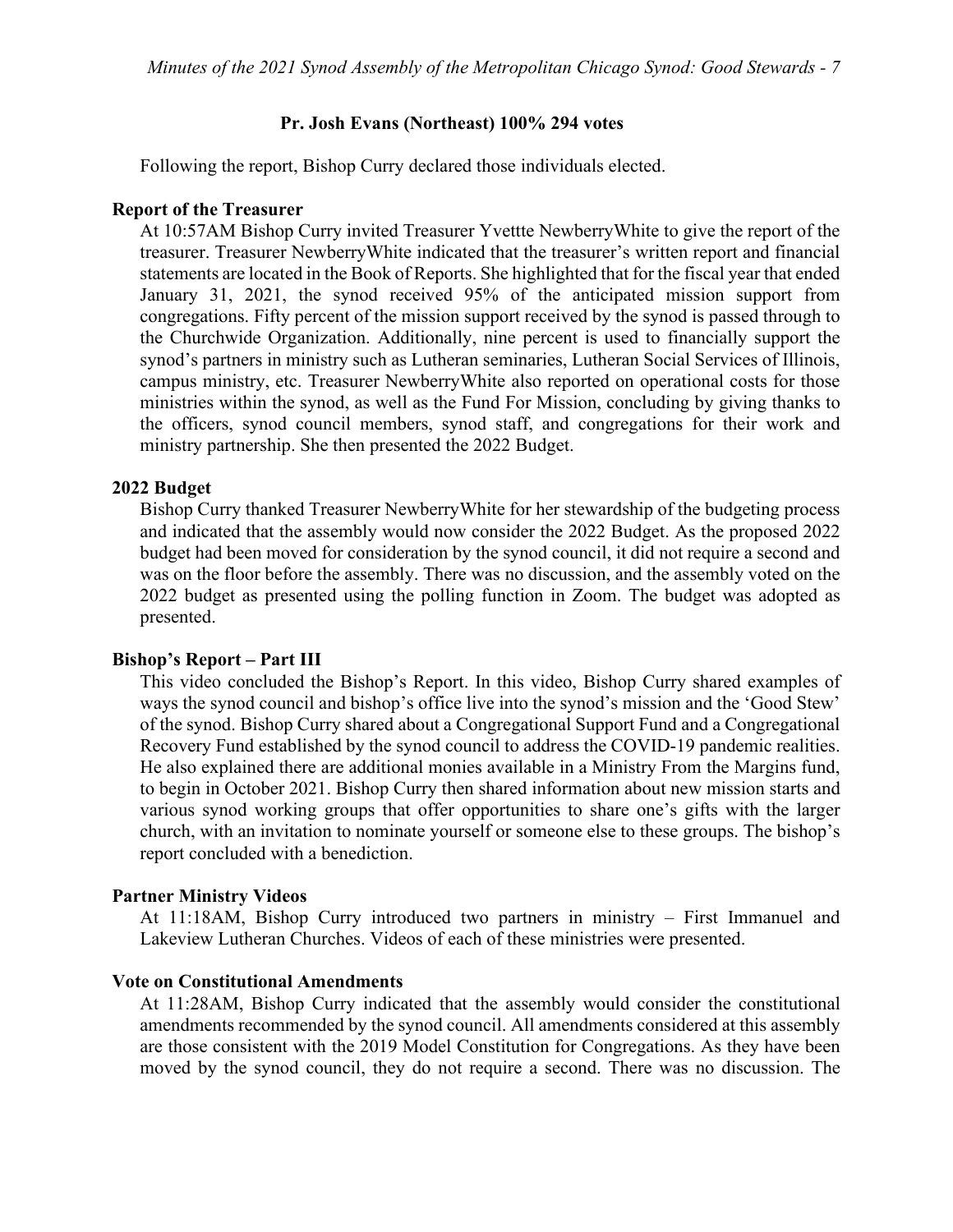assembly voted using the polling feature of the Zoom platform. The amendments were adopted as presented.

#### **Churchwide Office Report**

Bishop Curry then invited Rev. Keith Fry, Executive for Office of the Secretary Administration, to share the churchwide report with the assembly. Rev. Fry shared greetings and a video of Rev. Elizabeth Eaton, presiding bishop of the ELCA. He continued with a brief presentation.

#### **DREAM Team Report**

At 11:46AM, Bishop Curry introduced Rev. Robert Biekman, Associate to the Bishop and Director of Evangelical Mission. A brief report followed of the newly named DREAM Team – which had previously been called the Outreach Ministry Team.

#### **Report of the Vice President and Secretary**

Bishop Curry introduced the video report of Vice President Terry Henderson at 11:53AM, followed immediately by the video report of Secretary Erin Clausen. As a conclusion to the report, Secretary Clausen reported on actions of the synod council during the previous year. There was no discussion following this report.

#### **Sunergos Award**

At 12:00PM, Bishop Curry introduced the Sunergos Award for Synodical Service recipient, Ms. Mary Richardson, who retired from service to the synod office earlier in the year. Sunergos is a Greek word that means "a companion in work" or "fellow worker." The award was established by the synod council in May 2000 to "celebrate the gift of lay servants of our synod who give so much to the life of the church." This concluded with a video thanking Ms. Richardson for her service.

#### **Authorization of Approval of the Minutes**

Bishop Curry then invited Vice President Terry Henderson to the stage to move the Authorization of Approval of the Minutes.

Vice President Henderson moved, and a member of the assembly seconded:

That the synodical secretary be authorized to correct punctuation, references to resolutions and other positions, and to make such other technical and conforming changes as may be necessary to reflect the intent of the assembly in connection with positions adopted, and that the synod council's executive committee be given authority to approve the minutes of this assembly.

The assembly voted using the polling function on the Zoom platform. The motion passed.

#### **Memorials**

Bishop Curry thanked Vice President Henderson, as well as Pastor Thompson-Powell and the synod staff and volunteers listed on pages 15-16 of the Voting Member handbook, all of whom worked so hard to make this a successful assembly. He then introduced a video in memory of those rostered leaders who have found their eternal rest in God in the past year.